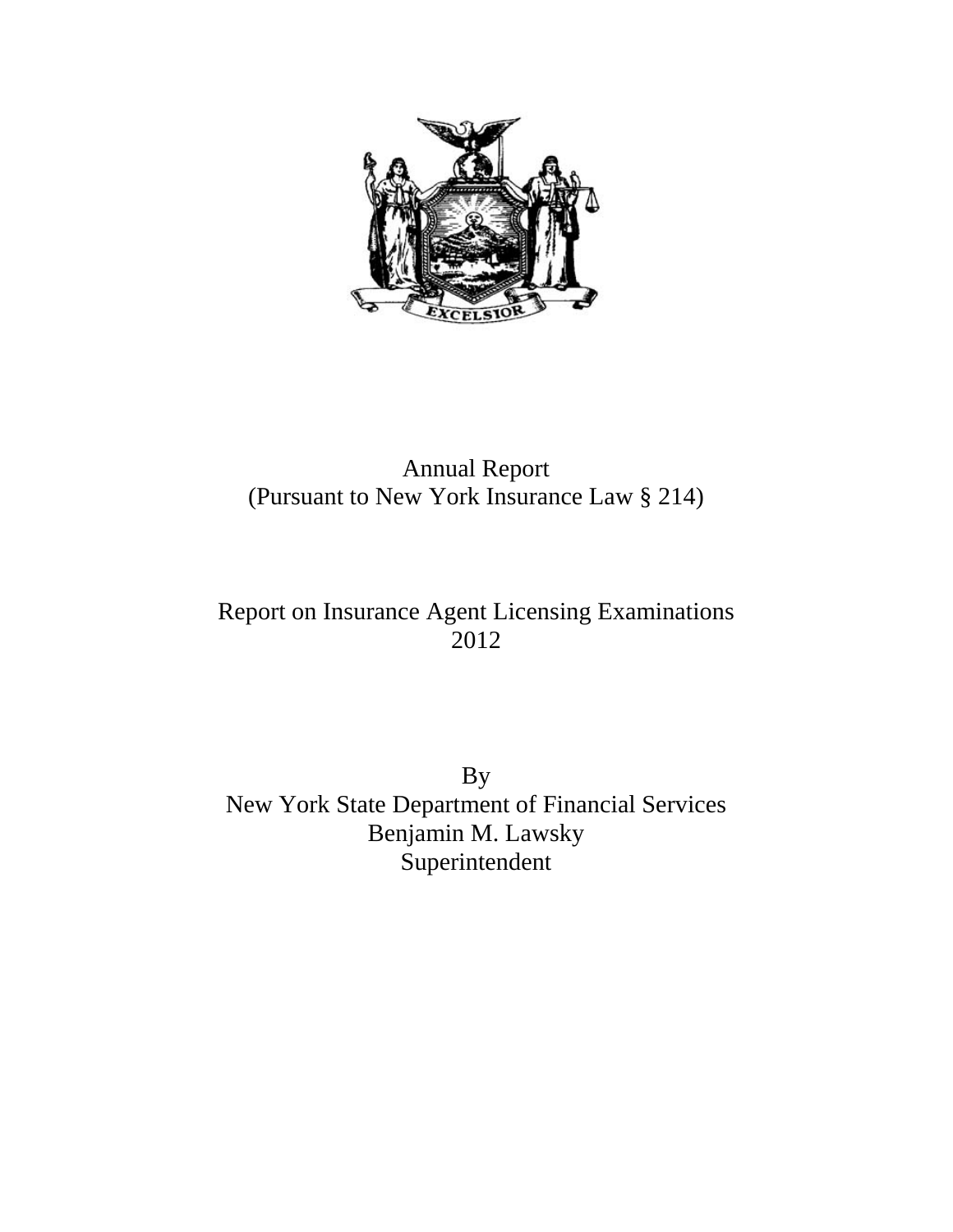## Table of Contents

|                                                      | 1              |
|------------------------------------------------------|----------------|
|                                                      | 1              |
|                                                      | 1              |
|                                                      | $\overline{2}$ |
|                                                      |                |
|                                                      | $\overline{2}$ |
|                                                      | 3              |
|                                                      | $\overline{3}$ |
|                                                      | 3              |
|                                                      | 3              |
|                                                      | 3              |
|                                                      | $\overline{4}$ |
|                                                      | $\overline{4}$ |
|                                                      | $\overline{4}$ |
|                                                      | $\overline{4}$ |
|                                                      | $\overline{4}$ |
|                                                      | 5              |
|                                                      | 5              |
|                                                      | 5              |
|                                                      | 5              |
|                                                      | 5              |
|                                                      | 6              |
|                                                      | 6              |
|                                                      | 6              |
|                                                      | 6              |
|                                                      | 6              |
|                                                      | 6              |
|                                                      | 7              |
|                                                      | $\overline{7}$ |
|                                                      | 7              |
| E. Life, Accident, and Health Insurance Agent/Broker | $\overline{7}$ |
|                                                      | 8              |
|                                                      | 8              |
|                                                      | 8              |
|                                                      | 8              |
|                                                      | 8              |
|                                                      | 9              |
|                                                      | 9              |
|                                                      | 9              |
|                                                      | 9              |
|                                                      | 9              |
|                                                      | 10             |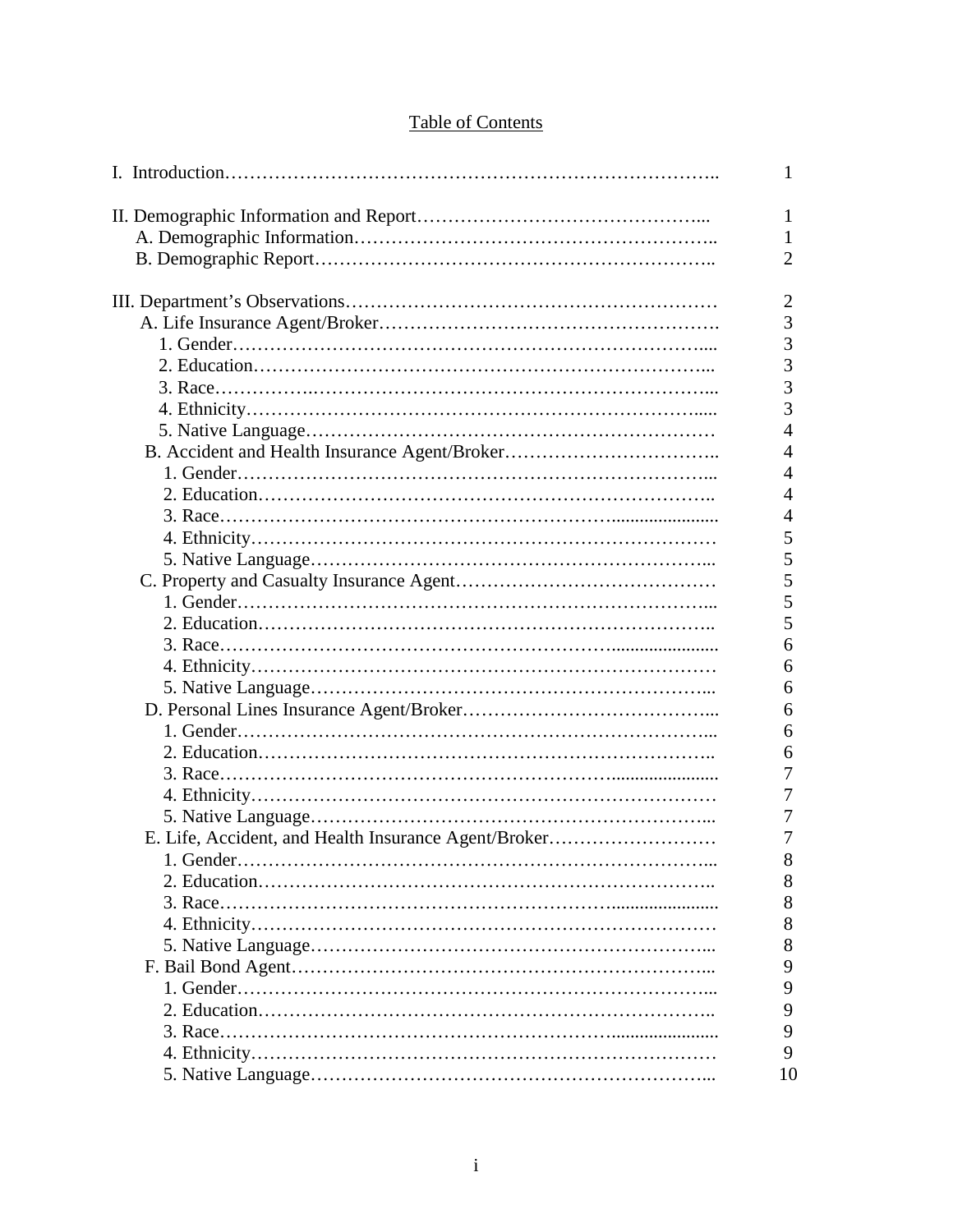|                                                               | 10 |
|---------------------------------------------------------------|----|
|                                                               | 10 |
|                                                               | 10 |
|                                                               | 10 |
|                                                               | 10 |
|                                                               | 10 |
|                                                               | 10 |
|                                                               | 11 |
|                                                               | 11 |
|                                                               | 11 |
|                                                               | 11 |
|                                                               | 11 |
| I. Life, Accident and Health Insurance Agent/Broker – Spanish | 12 |
|                                                               | 12 |
|                                                               | 12 |
|                                                               | 12 |
|                                                               | 12 |
|                                                               | 12 |
| J. Accident and Health Insurance Agent/Broker – Spanish       | 12 |

|--|--|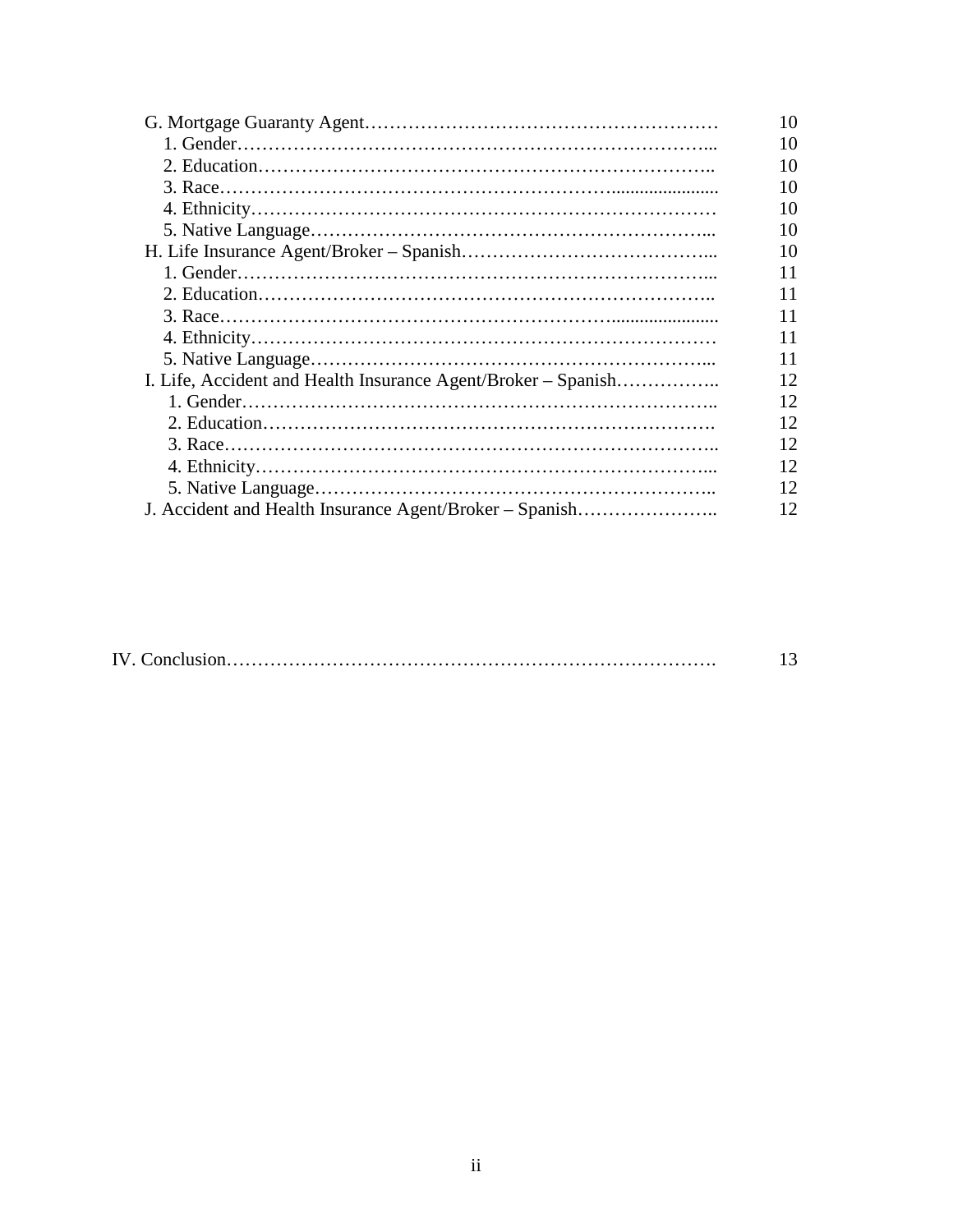#### I. Introduction

On May 21, 2008, Governor David A. Paterson signed Chapter 77 of the Laws of 2008 into law. Chapter 77 amended the New York Insurance Law to require the Superintendent of Insurance to collect certain information from those persons taking insurance agent licensing examinations, and to perform a study of the insurance agent licensing examinations. Specifically, Chapter 77 added a new Insurance Law  $\S$  2103(f)(3), which requires the Superintendent to request that an applicant taking an insurance agent licensing examination set forth his or her: (1) full name, residence address, business address and mailing address; (2) gender; (3) age; (4) education level; (5) race or ethnicity; and (6) native language. The examination must also include a clear and unambiguous statement that the applicant is not required to disclose his or her gender, native language, highest level of education achieved and race or ethnicity, and that the New York State Insurance Department will use the information for statistical purposes only. The NYS Insurance Department subsequently merged with the Banking Department in October, 2011 and is now known as the Department of Financial Services ("Department").

Chapter 77 also added a new Insurance Law § 214, which requires the Superintendent to perform a study of the insurance agent licensing examinations required by Insurance Law § 2103. The study must include, at a minimum, the total number of examinees, the passing rate of all examinees, and the mean scores on the examinations. In addition, the study must examine the correlation between the aforementioned items and "the applicants' native language, level of education, gender, race and ethnicity." The Superintendent must complete the study by January 1<sup>st</sup> of each year, except that pursuant to a recent amendment to the law, the Superintendent must complete the study by March 15 of each year starting in 2012.

Chapter 77 of the Laws of 2008 went into effect September 2008. This report has been developed in accordance with Insurance Law § 214.

- II. Demographic Information and Report
	- A. Demographic Information

In accordance with Insurance Law  $\S 2103(f)(3)$ , the registration form for an insurance agent licensing examination sets forth six optional demographic questions. The questions are multiple choice, and ask the applicant to identify his or her gender, age, education level, race, ethnicity, and native language as follows:

Gender: Female; Male; unspecified; I decline to participate;

Age: under 18; 18-24; 25-29; 30-34; 35-39; 40-44; 45-49; 50-54; 55-59; 60-64; 65 and over; unspecified; I decline to participate;

Education: high school or GED; some college; 2-year college degree (associate's); 4-year college degree (BA - BS); master's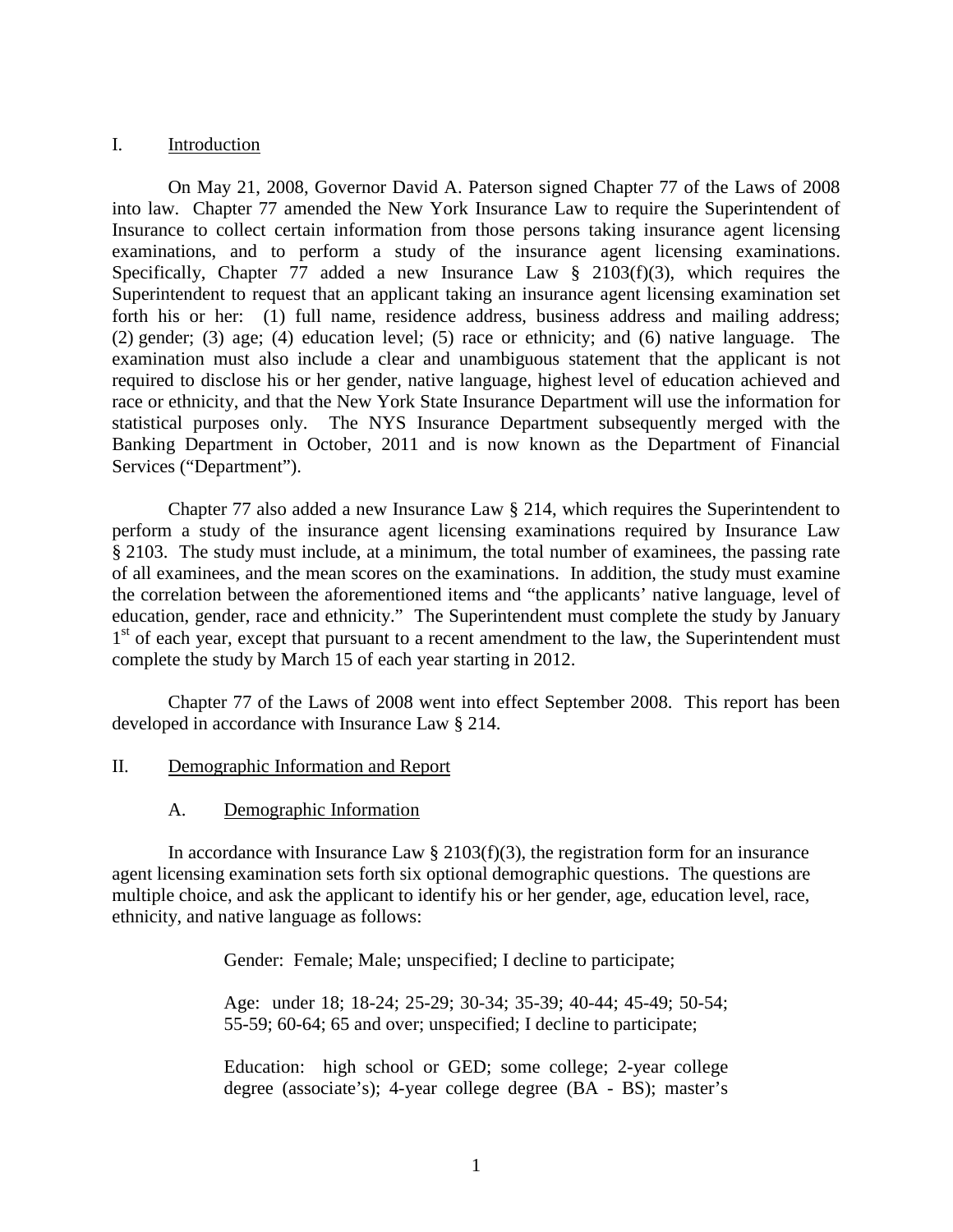degree; doctoral degree; unspecified; I decline to participate;

Race: American Indian and Alaska Native; Asian; Black or African American; Native Hawaiian and Other Pacific; White; Two or more races; unspecified; I decline to participate;

Ethnicity: American/Canadian; Chinese; Cuban; Dutch; English; Filipino; French; German; Irish; Italian; Japanese; Korean; Mexican; Polish; Puerto Rican; Russian; Scottish; Swedish; Vietnamese; other Asian; other European; other Hispanic or Latino; unspecified; I decline to participate; and

Native Language: Arabic; Chinese; English; French; German; Italian; Korean; Polish; Russian; Spanish; Tagalog; Vietnamese; unspecified; I decline to participate.

An applicant may not leave any demographic question blank – he or she must specify an answer. Therefore, if the applicant does not wish to participate in the study, then he or she must choose "I decline to participate." If an applicant believes that his or her gender, race, education, age, ethnicity, or native language is not specified, then he or she may choose "unspecified."

#### B. Demographic Report

At the Department's request, the Department's testing vendor provided the Department with a demographics report for the period January 1, 2011 through December 31, 2011, a copy of which is attached hereto. The demographic report sets forth certain statistics for each licensing examination. Specifically, it sets forth the total number of examinees, passing rate, and average score<sup>[1](#page-4-0)</sup> for each licensing examination broken down further by gender, age, education, race, ethnicity and native language.

Overall, 38% of examinees did not identify their age, gender, race, education, ethnicity, and native language.<sup>[2](#page-4-1)</sup> Therefore, the Department bases its observations on the answers of the 62% of examinees who voluntarily provided the foregoing information.

#### III. Department's Observations

As a preliminary matter, the Department does not employ statisticians. Therefore, the Department makes observations in this report based only upon the statistics set forth in the demographics report.

<span id="page-4-0"></span> $<sup>1</sup>$  The figures set forth under "average score" represent the average number of questions answered correctly.</sup>

<span id="page-4-1"></span><sup>&</sup>lt;sup>2</sup> With regard to the English language examinations, 38% of examinees chose not to participate by electing "unspecified" or "I decline to participate" in response to the demographic questions, while 62% of examinees chose to participate. Further, 40% of the examinees taking the Spanish language examinations chose not to participate, while 60% chose to participate.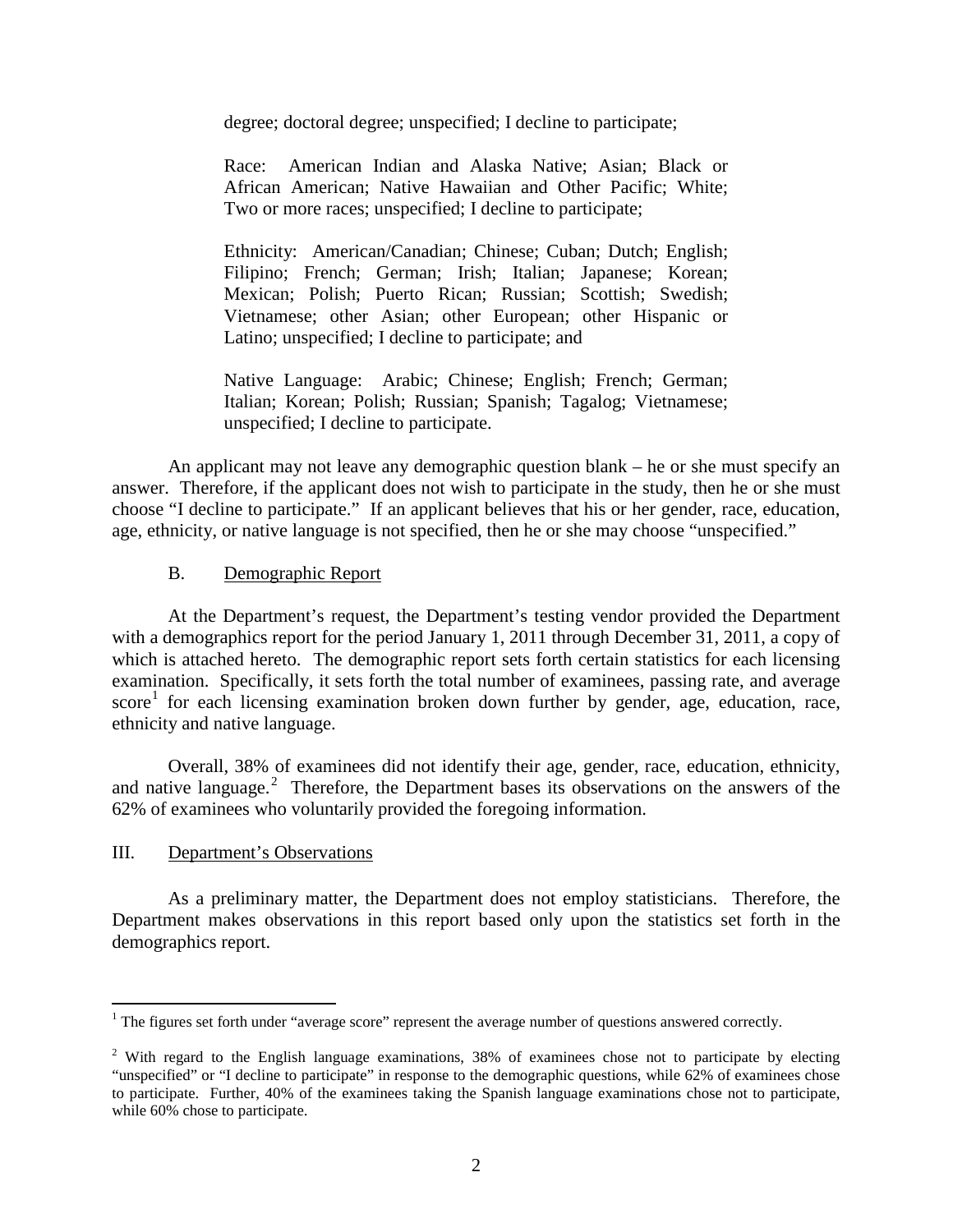#### A. **Life Insurance Agent/Broker**

5,337 applicants registered and sat for the life insurance agent/broker examination (#10- 51). The examination consists of 100 questions, and an examinee must answer 70 questions correctly to pass. Of the 5,337 applicants who sat for the examination, the passing rate for all examinees was 57.34%, and the average number of questions answered correctly for all examinees was 69.79.

#### 1. **Gender**

4,996 examinees identified their gender. Those examinees who identified themselves as male had a higher passing rate (57.13%) and average score (70.87) than those who identified themselves as female (51.92% and 68.81, respectively).

#### 2. **Education**

3,176 examinees identified their education level. Those examinees who identified themselves as having a 4-year college degree had the highest passing rate (70.28%), followed by those having a doctoral degree (68.97%) and those with a master's degree (68.38%). Those examinees who identified themselves as having a doctoral degree had the highest average score (75.24), followed by those who identified themselves as having a master's degree (75.08) and those with a 4-year college degree (74.58). Those examinees who identified themselves as having a high school diploma or GED had the lowest passing rate (36.48%) and average score (63.94).

## 3. **Race**

2,607 examinees identified their race. Those examinees who identified themselves as Native Hawaiian and Other Pacific had the highest passing rate (70.0%), followed by those who identified themselves as White and as American Indian and Alaskan Native (68.31% and 62.5%, respectively). Those examinees who identified themselves as White had the highest average score (74.9), followed by those who identified themselves as Native Hawaiian and Other Pacific (73.1) and Two or more races (69.55). Those who identified themselves as Asian had the lowest passing rate (46.43 %) and average score (66.34).

#### 4. **Ethnicity**

2,483 examinees identified their ethnicity. Those examinees who identified themselves as Swedish and Vietnamese had the highest passing rate (100.0%), followed by those who identified themselves as Irish and German (77.08% and 76.92%, respectively). Those who identified themselves as Swedish had the highest average score (86.67), followed by those who identified themselves as Vietnamese (81.4) and German (76.23). The examinees who identified themselves as French had the lowest passing rate (26.32%) and those identifying themselves as Other Hispanic or Latino had the lowest average score (65.79).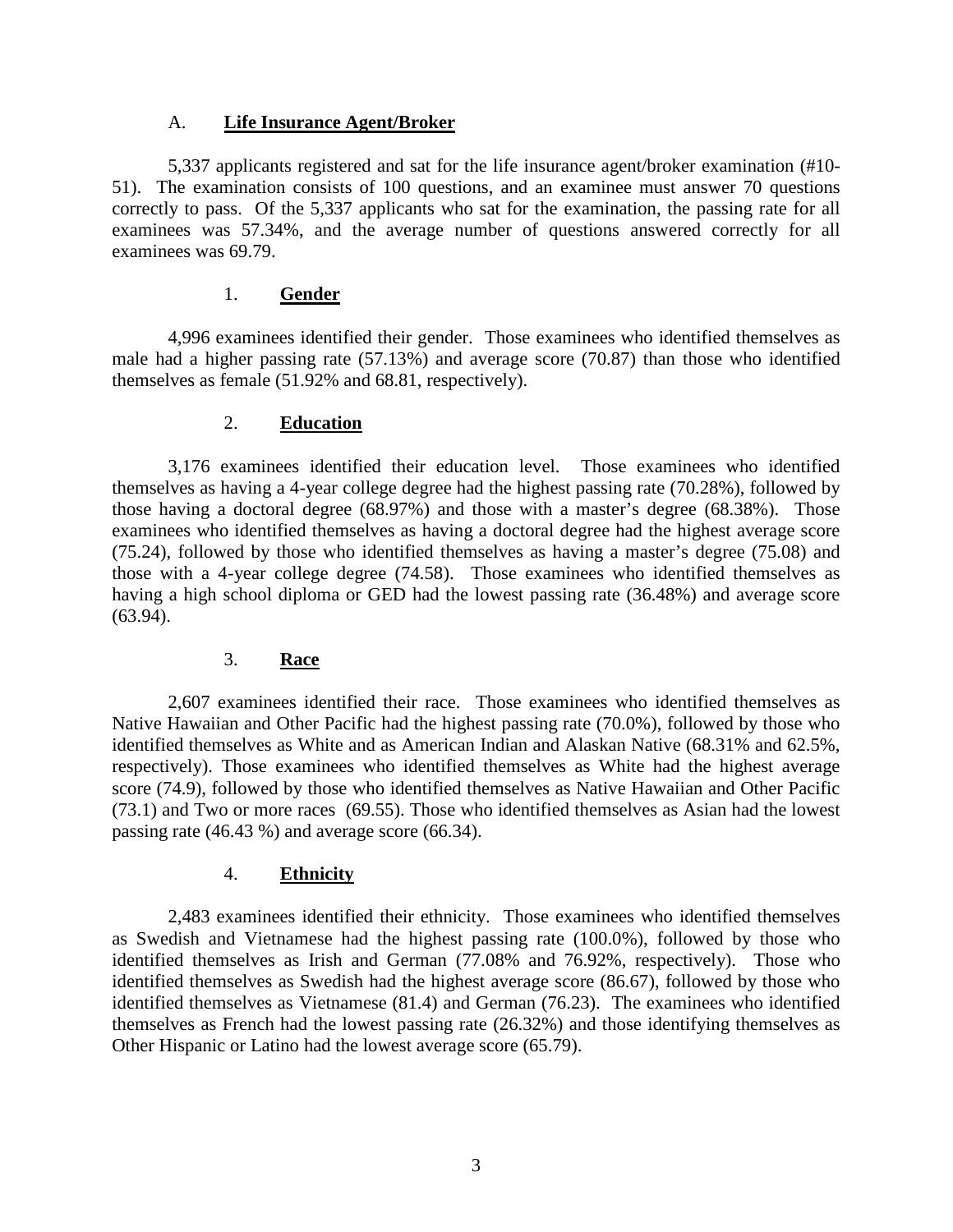#### 5. **Native Language**

2,918 examinees identified their native language. The examinee who identified his or her native language as Korean had the highest passing rate (100.0%), followed by those who identified their native language as English (60.22.0%) and Vietnamese (55.56%). The examinee who identified his or her native language as Korean had the highest average score (77.0), followed by the examinees who identified their native language as English (71.7) and Vietnamese (71.6). The examinee who identified his or her native language as German had the lowest passing rate (0.00%) and the lowest average score (56.0).

## B. **Accident and Health Insurance Agent/Broker**

2,466 applicants registered and sat for the accident and health insurance agent/broker licensing examination (#10-52). The examination consists of 100 questions, and an examinee must answer 70 questions correctly to pass. Of the 2,466 applicants who sat for the examination, the passing rate for all examinees was 43.96%, and the average number of questions answered correctly for all examinees was 67.38.

## 1. **Gender**

1,972 examinees identified their gender. Those examinees who identified themselves as male had a higher passing rate (52.28%) and average score (69.53) than those who identified themselves as female (40.48% and 66.72, respectively).

## 2. **Education**

1,065 examinees identified their education level. Those examinees who identified themselves as having a doctoral degree, master's degree and 4-year college degree had the highest passing rates (76.92%, 71.82% and 60.29%) and average scores (78.77, 74.46 and 71.31, respectively). Examinees who identified themselves as having a high school diploma or GED had the lowest passing rate (34.38%) and the lowest average score (65.57).

#### 3. **Race**

881 examinees identified their race. Those examinees who identified themselves as Native Hawaiian and Other Pacific had the highest passing rate (66.67%), followed by those who identified themselves as Asian (62.64%) and White (62.35%). With regard to average score, those who identified themselves as White had the highest average score (72.09), followed by those who identified as American Indian and Alaska Native (72.0) and those who identified as Asian(71.98). Those examinees who identified themselves as Black or African American had the lowest passing rate (39.74%) and average score (66.78).

#### 4. **Ethnicity**

871 examinees identified their ethnicity. Examinees who identified themselves as French, Russian, Vietnamese and Scottish had the highest passing rate (100.0%), followed by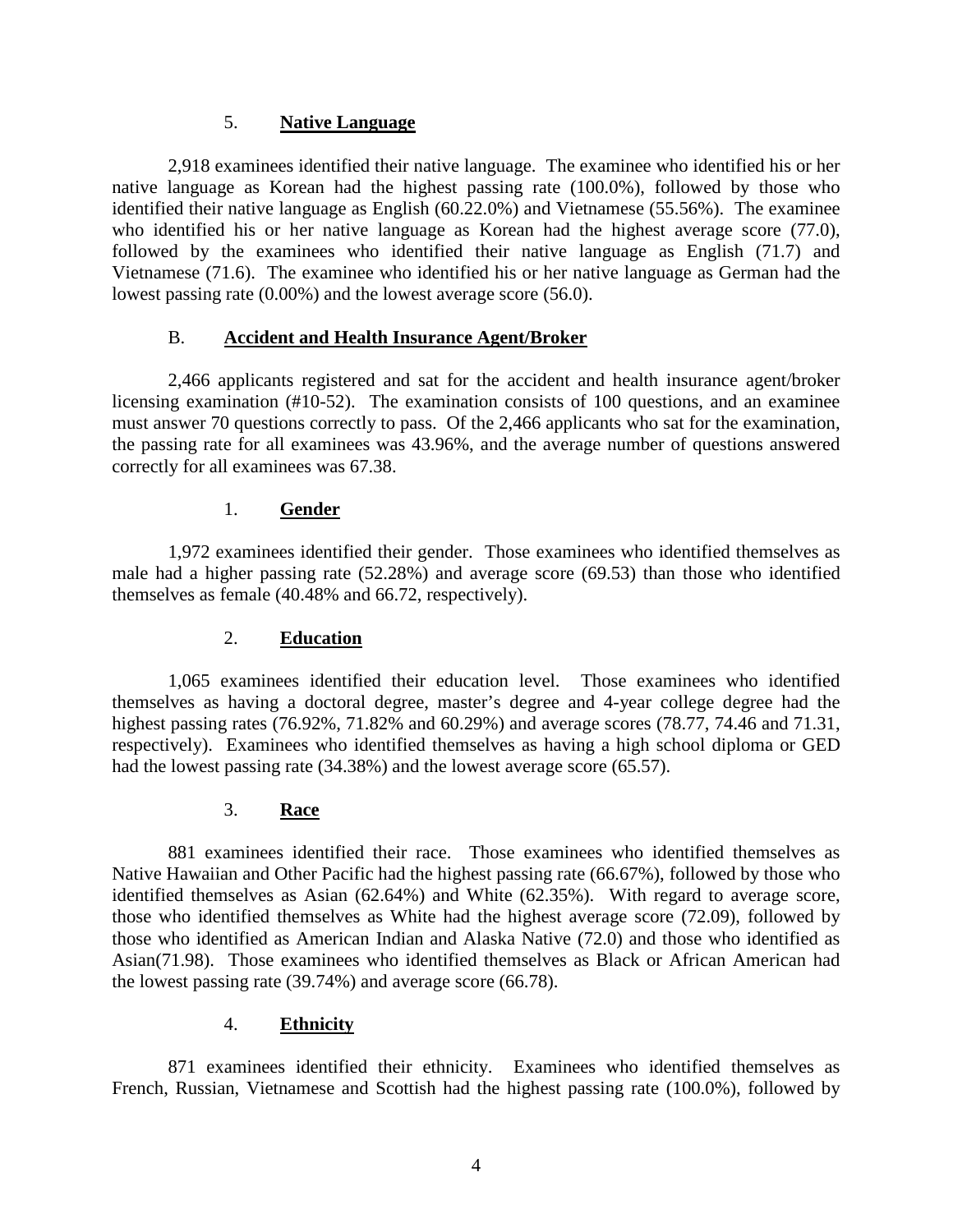those examinees who identified themselves as Filipino (75.0%) and Chinese (73.43%). Those examinees who identified themselves as Russian had the highest average score (78.43), followed by those who identified themselves as Scottish (77.5) and Vietnamese (75.0). Those examinees who identified themselves as Mexican had the lowest passing rate (25.0%), while the examinees who identified themselves as Other Hispanic or Latino had the lowest average score (65.74).

#### 5. **Native Language**

1,029 examinees identified their native language. The examinees who identified their native languages as Arabic and German had the highest passing rate (100.0%), followed by the examinees identified as Russian (85.71%) and Chinese (67.27%). The examinee who identified his or her native language as German had the highest average score (81.0), followed by those examinees who identified their native language as Chinese (73.09), and Arabic (72.0). Those examinees who identified their native languages as Polish had the lowest passing rate (20.0%) and those examinees who identified their native language as Italian had the lowest average score  $(54.0).$ 

## C. **Property and Casualty Insurance Agent**

949 applicants registered and sat for the property and casualty insurance agent licensing examination (#10-53). The examination consists of 150 questions, and an examinee must answer 105 questions correctly to pass. Of the 949 applicants who sat for the examination, the passing rate for all examinees was 59.96%, and the average number of questions answered correctly for all examinees was 107.3.

#### 1. **Gender**

901 examinees identified their gender. Those examinees who identified themselves as male had a higher passing rate (65.56%) and average score (108.79), than those who identified themselves as female (55.83% and 100.78, respectively).

#### 2. **Education**

651 examinees identified their education level. The examinees who identified themselves as having a 4-year college degree had the highest passing rate (79.66%), followed by those examinees who identified themselves as having a master's degree (79.25%), and those having a doctoral degree (71.43%). Those examinees who identified themselves as having a master's degree had the highest average score (116.28), followed by those who identified themselves as having a doctoral degree (115.71) and a 4-year college degree (114.08). Those examinees who identified themselves as having a high school diploma or GED had the lowest passing rate (40.48%) and average score (99.21).

#### 3. **Race**

604 examinees identified their race. Those examinees who identified themselves as White, Two or More Races or Asian, had the highest passing rates (66.06, 64.0% and 62.22%)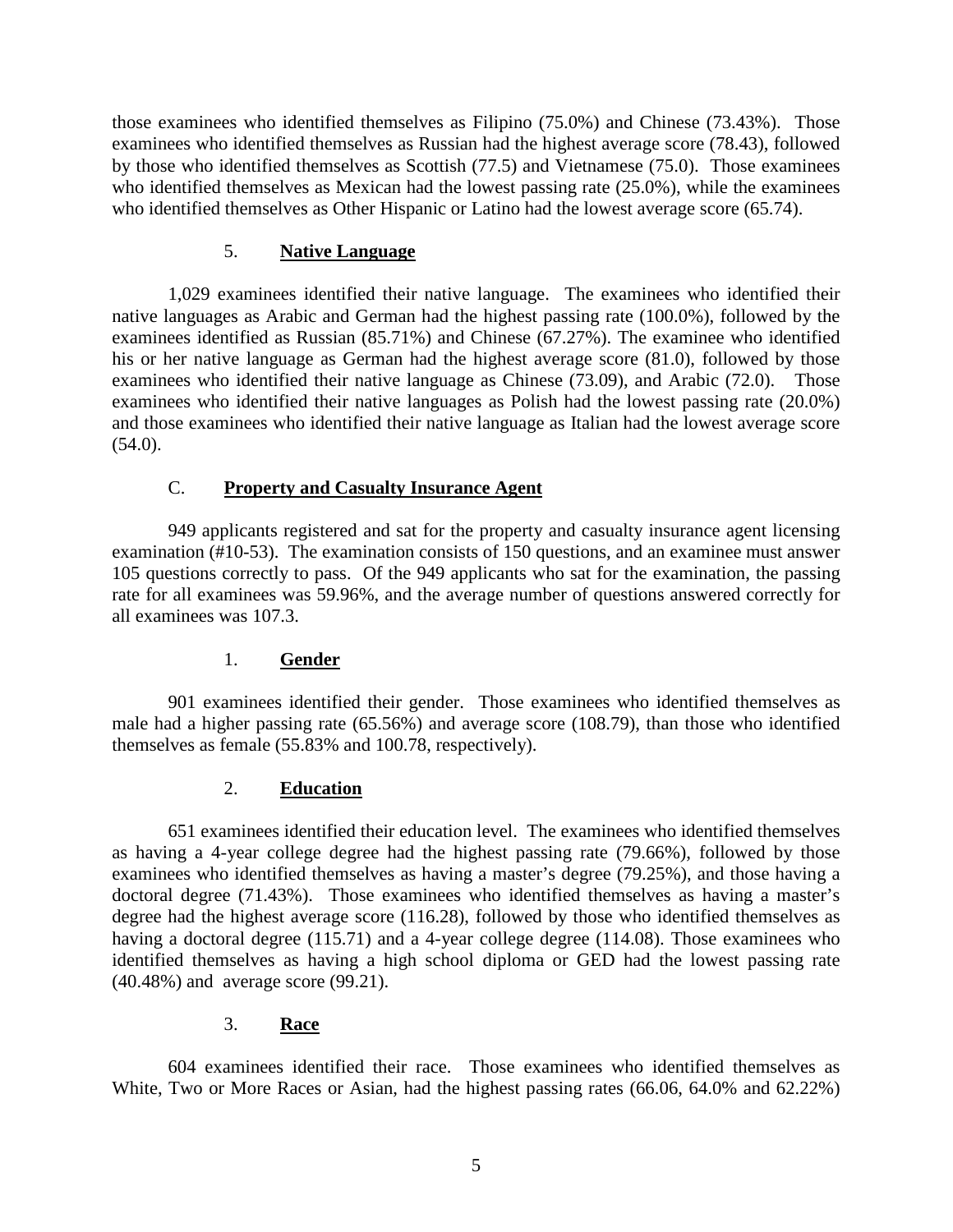and average scores (110.33, 108.4 and 107.22, respectively). The examinees who identified themselves as American Indian and Alaska Native had the lowest passing rate (0.0%) and average score (84.0).

## 4. **Ethnicity**

551 examinees identified their ethnicity. The examinees who identified themselves as Vietnamese, Swedish and Scottish, had the highest passing rate (100.0% each) and the highest average scores (135.0, 125.0 and 124.67, respectively). The examinees who identified themselves as Russian had the lowest passing rate (33.33%) and those who identified themselves as Puerto Rican had the lowest average score (92.5).

## 5. **Native Language**

651 examinees identified their native language. The examinees who identified their native language as French, Polish, Tagolog and Vietnamese had the highest passing rate (100.0% each), followed by those who identified their native language as Chinese (66.67%) and English (66.55%). The examinees who identified their native language as Vietnamese also had the highest average score (135.0), followed by the examinees who identified their native language as Polish (130.0) and French (115.67). The examinees who identified their native language as Spanish had the lowest passing rate (32.5%) and the lowest average score (99.5).

## D. **Personal Lines Insurance Agent/Broker**

1,572 applicants registered and sat for the personal lines insurance agent/broker licensing examination (#10-54). The examination consists of 100 questions, and an examinee must answer 70 questions correctly to pass. Of the 1,572 applicants who sat for the examination, the passing rate for all examinees was 60.62%, and the average number of questions answered correctly for all examinees was 72.02.

## 1. **Gender**

1,094 examinees identified their gender. Those examinees who identified themselves as male had a higher passing rate (60.52%) and average score (71.66) than those examinees who identified themselves as female (45.11% and 67.88, respectively).

## 2. **Education**

811 examinees identified their education level. Those examinees who identified themselves as having a doctoral degree, a master's degree and a 4-year college degree had the highest passing rates (100.0%, 85.19% and 68.91%) and average score (86.0, 76.67 and 72.91, respectively). Those examinees who identified themselves as having some college had the lowest passing rate (36.39%) and those who identified themselves as having a high school diploma or GED the lowest average score (66.03).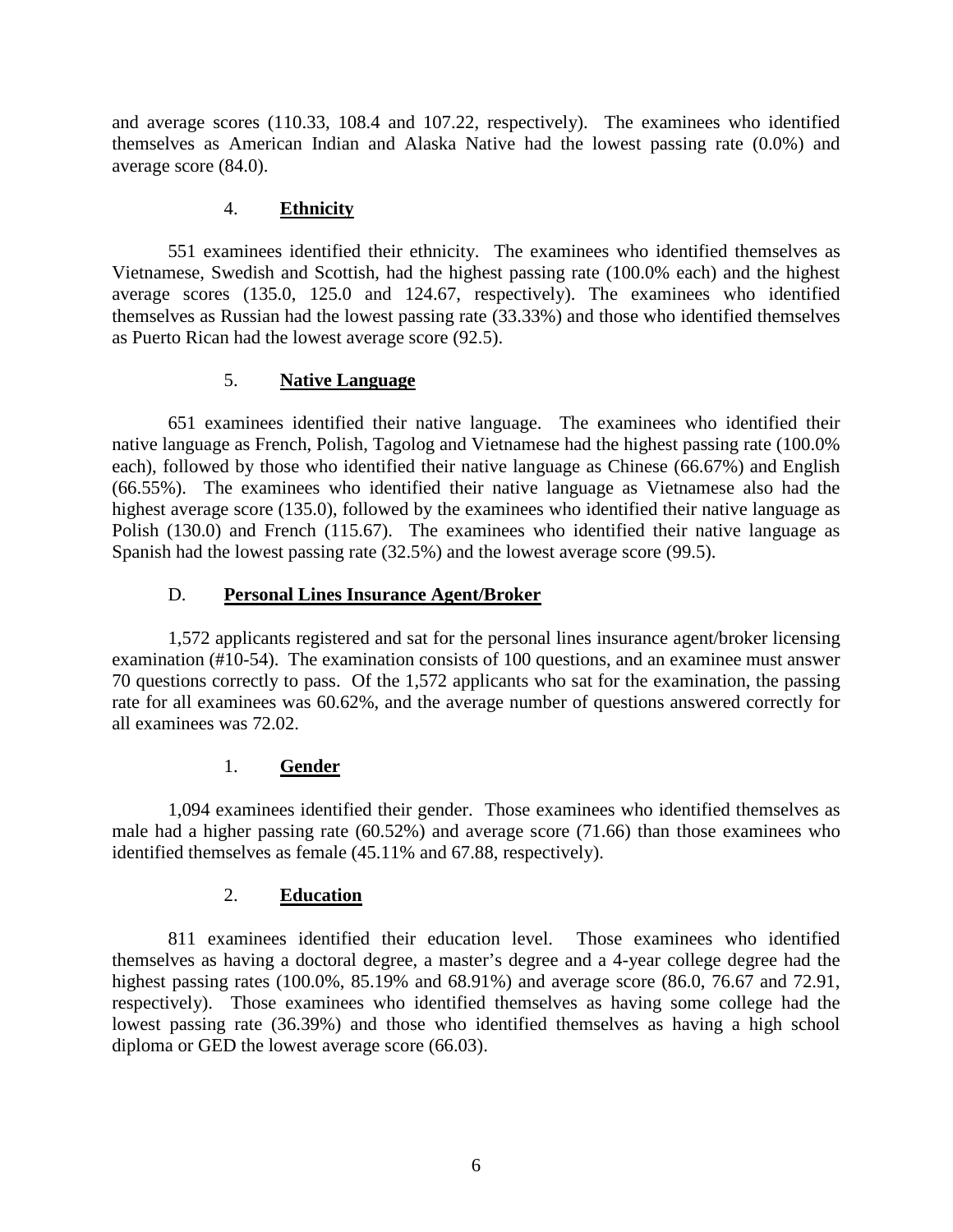#### 3. **Race**

671 examinees identified their race. The examinees who identified themselves as Asian had the highest passing rate (57.14%), followed by those examinees who identified themselves as White (56.29%) and Black or African American (48.28%). The examinees who identified themselves as Black or African American had the highest average score (70.45), followed by those who identified themselves as White (69.99) and Asian (69.40). The examinees who identified themselves as American Indian or Alaskan Native had the lowest passing rate (25.0%) and those identifying themselves as Native Hawaiian and Other Pacific had the lowest average score (62.0).

#### 4. **Ethnicity**

691 examinees identified their ethnicity. Those examinees who identified themselves as French, Mexican, Swedish and Other European had the highest passing rates (100.0%), followed by those who identified themselves as Chinese (75.0%) and American/Canadian (61.59%). The examinees who identified themselves as Swedish had the highest average score (82.0), followed by those who identified themselves as French (81.0) and Other European (77.29). The examinees who identified themselves as Russian had the lowest passing rate (16.67%), while the examinees who identified themselves as Puerto Rican had the lowest average score (61.53).

## 5. **Native Language**

797 examinees identified their native language. The examinees who identified their native language as Polish had the highest passing rate (100.0%), followed by those examinees who identified their native language as Chinese (61.54%) and English (52.16%). The examinees who identified their native language as Polish had the highest average score (75.0), followed by those who identified their native language as Chinese  $(71.23)$  and English  $(69.19)$ . examinee who identified his or her native language as Italian had the lowest passing rate (0.0%), while the examinees who identified their native language as Korean had the lowest average score (59.67).

## E. **Life, Accident, and Health Insurance Agent/Broker**

10,618 applicants registered and sat for the life, accident, and health insurance licensing examination (#10-55). The examination consists of 150 questions, and an examinee must answer 105 questions correctly to pass. Of the 10,618 applicants who sat for the examination, the passing rate for all examinees was 55.64%, and the average number of questions answered correctly for all examinees was 105.34.

## 1. **Gender**

9,986 examinees identified their gender. Those examinees who identified themselves as male had a higher passing rate (58.0%) and average score (106.13) than those examinees who identified themselves as female (52.7% and 104.43, respectively).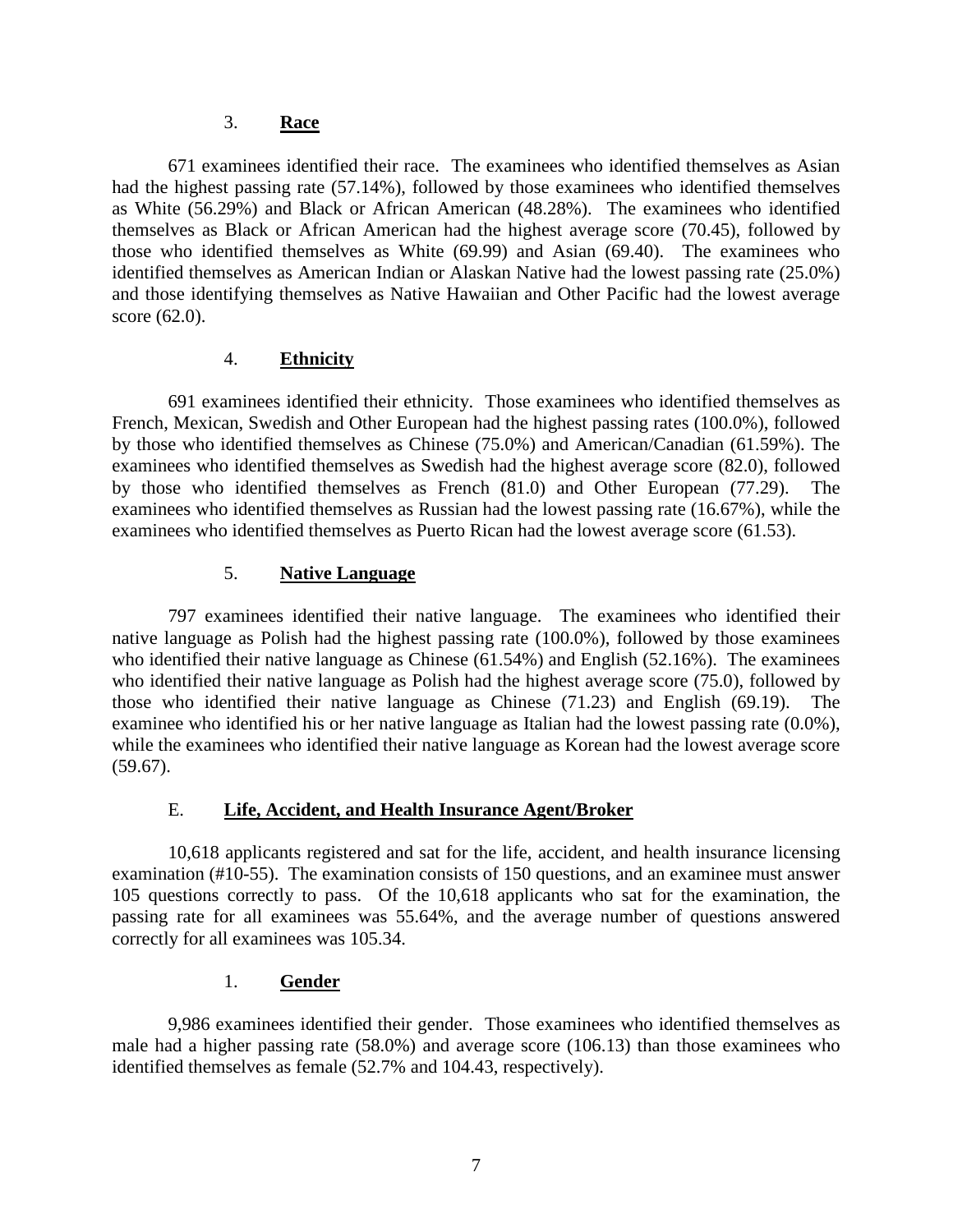#### 2. **Education**

6,865 examinees identified their education level. Those examinees who identified themselves as having a doctoral degree, a master's degree or 4-year college degree had the highest passing rates and average scores (17.12, 113.26 and 109.13, respectively). Those who identified themselves as having a high school diploma or GED had the lowest passing rate and average score (39.78% and 99.8, respectively).

## 3. **Race**

6,180 examinees identified their race. Those examinees who identified themselves as White had the highest passing rate (65.23%), followed by those who identified themselves as Two or more Races (54.83%), and Asian (51.81%). Those examinees who identified themselves as White had the highest average score (109.28), followed by those who identified themselves as Two or more Races (104.63) and those who identified themselves as Asian (103.22). Further, those examinees who identified themselves as American Indian and Alaskan Native had the lowest passing rate (31.25%) and average score (95.75).

#### 4. **Ethnicity**

5,614 examinees identified their ethnicity. Those examinees who identified themselves as Dutch had the highest passing rate (100.0%), followed by those who identified themselves as Scottish (86.67%) and Swedish (76.92%). Those examinees who identified themselves as Dutch also had the highest average score (116.0), followed by those who identified themselves as Scottish (114.53) and German (111.46). Those examinees who identified themselves as Japanese had the lowest passing rate (16.67%) and average score (95.78).

#### 5. **Native Language**

6,515 examinees identified their native language. Those examinees who identified their native language as Vietnamese had the highest passing rate (100.0%), followed by those who identified their native language as Polish (75.0%) and Italian (68.75%). The examinees who identified their native language as Vietnamese had the highest average score (114.0), followed by those who identified their native language as English (108.1) and Italian (108.06). The examinees who identified their native language as Arabic had the lowest passing rate (26.67%), and the lowest average score (89.67).

#### F. **Bail Bond Agent**

43 applicants registered and sat for the bail bond agent licensing examination (#10-59). The examination consists of 60 questions, and an examinee must answer 42 questions correctly to pass. The passing rate for all examinees was 69.77%, and the average number of questions answered correctly was 43.84.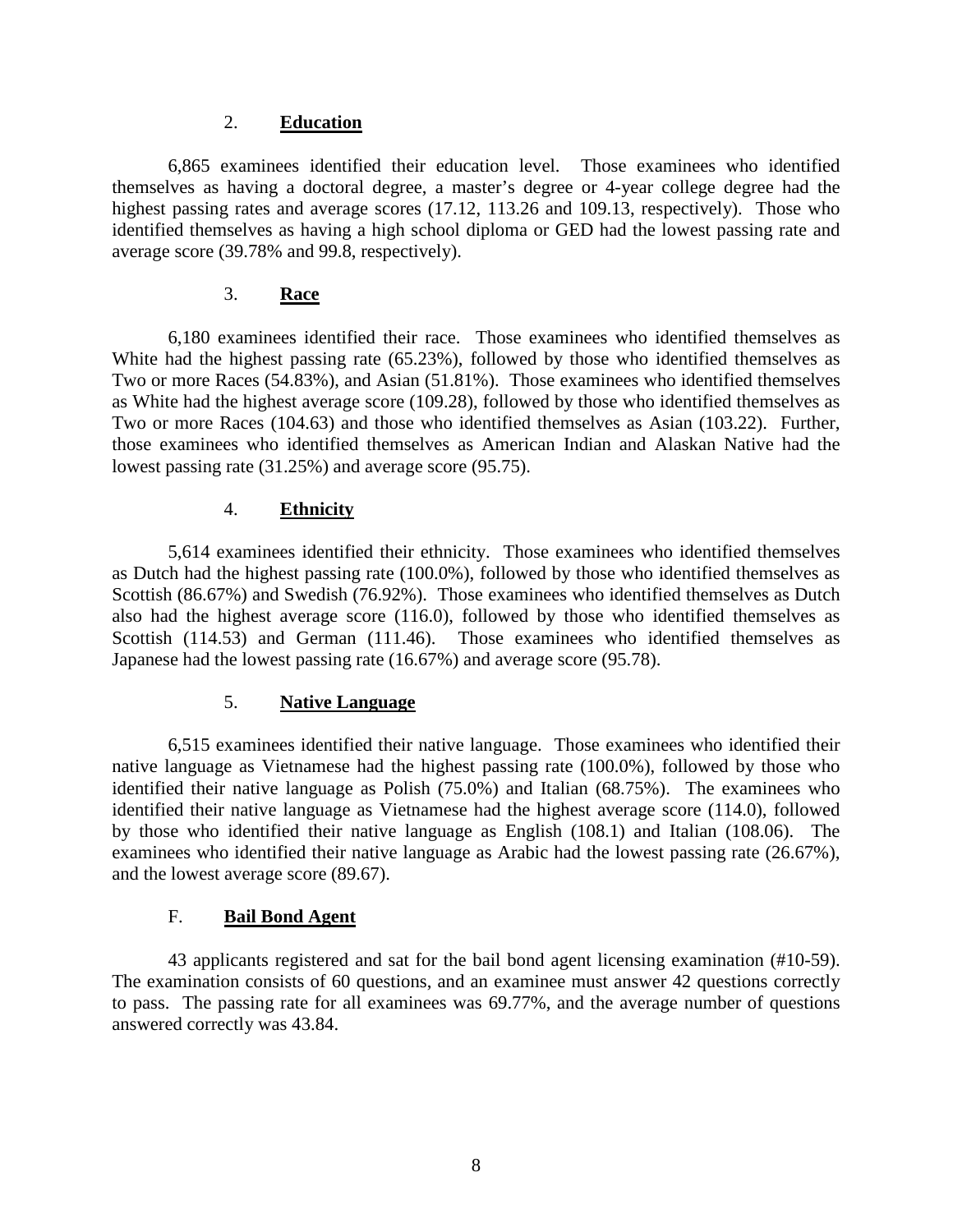#### 1. **Gender**

43 examinees identified their gender. Those examinees who identified themselves as male had a higher passing rate (71.43%) and average score (43.93) than those who identified themselves as female (66.67% and 43.67, respectively).

#### 2. **Education**

25 examinees identified their education level. The examinees who identified themselves as having a 4-year college degree and a 2-year college degree had the highest passing rate (100.0%), followed by the examinees who identified themselves as having some college (73.33%) and high school diploma or GED (50.00%). Those examinees who identified themselves as having a 4-year college degree had the highest average score (50.25), followed by those having a 2-year college degree (48.0), and those with a some college (45.0). The examinees who identified themselves as having a high school diploma or GED had the lowest passing rate (50.0%) and the lowest average score (41.5).

#### 3. **Race**

20 examinees identified their race. The examinees who identified themselves as two or more races and Black or African American had the highest passing rate (100.0%), followed by those who identified themselves as White (86.67%). The examinee who identified himself or herself as two or more races had the highest average score (51.0), followed by those who identified themselves as Black or African American (47.25) and White (47.13). The examinees who identified themselves as White had the lowest passing rate (86.67%), and the lowest average score (47.13).

#### 4. **Ethnicity**

20 examinees identified their ethnicity. The examinees who identified themselves as American/Canadian, Irish and Puerto Rican had the highest passing rate (100.0%) followed by those who identified themselves as Other Hispanic and Latino (66.67%) and Italian (60.0%). Those examinees who identified themselves as Puerto Rican had the highest average score (52.0), followed by those who identified themselves as Irish (51.5), and American Canadian (49.0). Those who identified themselves as Italian had the lowest passing rate (60.0%) and the lowest average score (42.6).

#### 5. **Native Language**

22 examinees identified their native language. The examinees who identified their native language as English had the highest passing rate (85.0%) and average score (46.9). Those who identified themselves as Spanish had the lowest passing rate (50.0%) and the lowest average score (38.5). These were the only two Native Languages identified for this exam.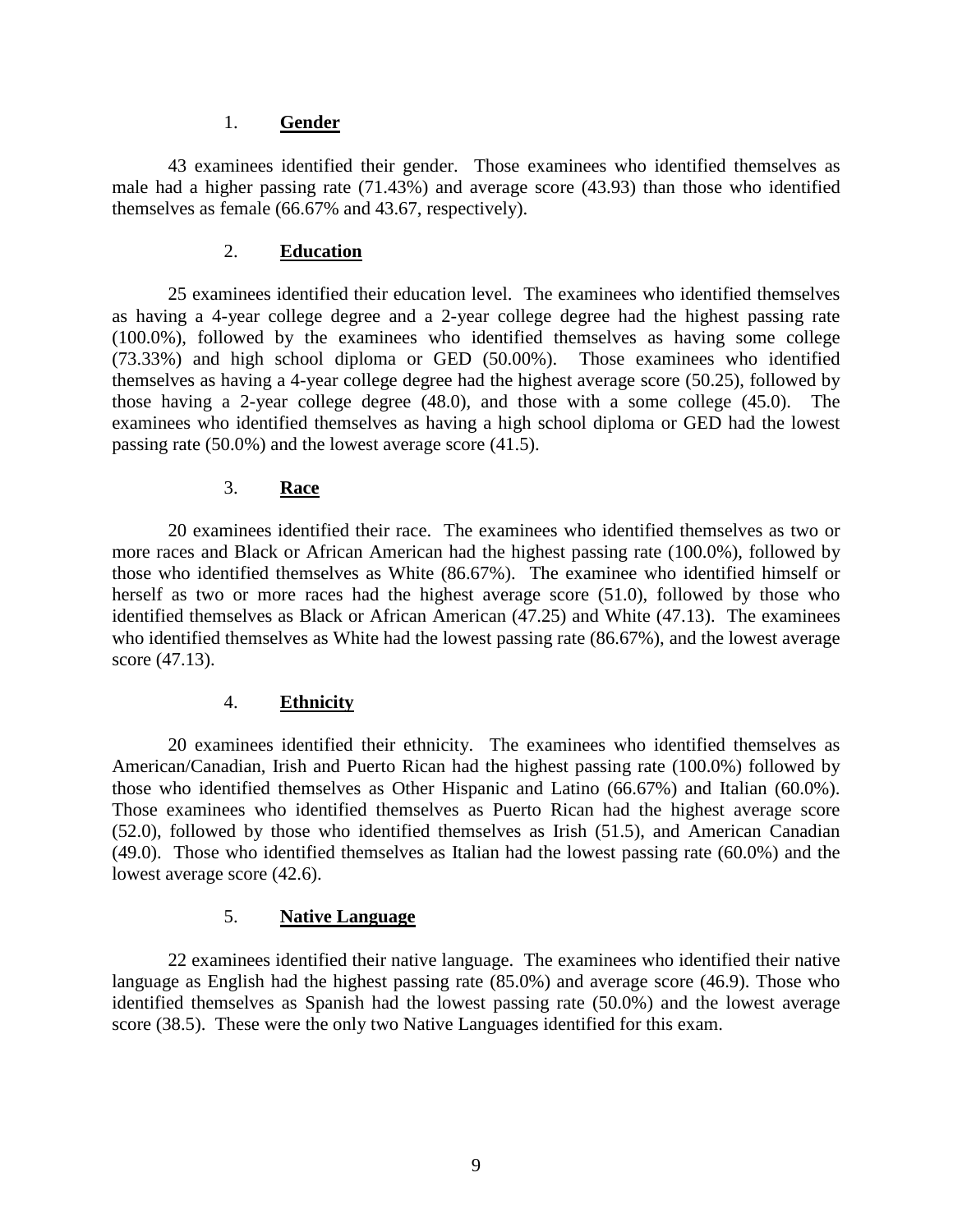#### G. **Mortgage Guaranty Agent**

One applicant registered and sat for the mortgage guaranty agent licensing examination (#10-60). The examination consists of 40 questions, and an examinee must answer 28 questions correctly to pass. The passing rate for this examinee was 100.0%, and the number of questions answered correctly was 34.0.

## 1. **Gender**

This examinee identified herself as female.

## 2. **Education**

This examinee identified her education level as some college.

## 3. **Race**

This examinee identified her race as White.

## 4. **Ethnicity**

This examinee identified her ethnicity as American/Canadian.

#### 5. **Native Language**

This examinee identified her native language as English.

## H. **Life Insurance Agent/Broker – Spanish**

290 applicants registered and sat for the Spanish version of the life insurance agent/broker licensing examination (#10-75). The examination consists of 100 questions, and an examinee must answer 70 questions correctly to pass. Of the 290 applicants who sat for the examination, the passing rate for all examinees was 14.83%, and the average number of questions answered correctly for all examinees was 57.04.

#### 1. **Gender**

275 examinees identified their gender. Those examinees whom identified themselves as male had a higher passing rate (19.54%) and average score (58.07) than those whom identified themselves as female (12.77% and 56.38, respectively).

#### 2. **Education**

166 examinees identified their education level. Those examinees who identified themselves as having a 4-year college degree had the highest passing rate (25.93%), followed by those who identified themselves as having some college (19.05%) and those with a 2-year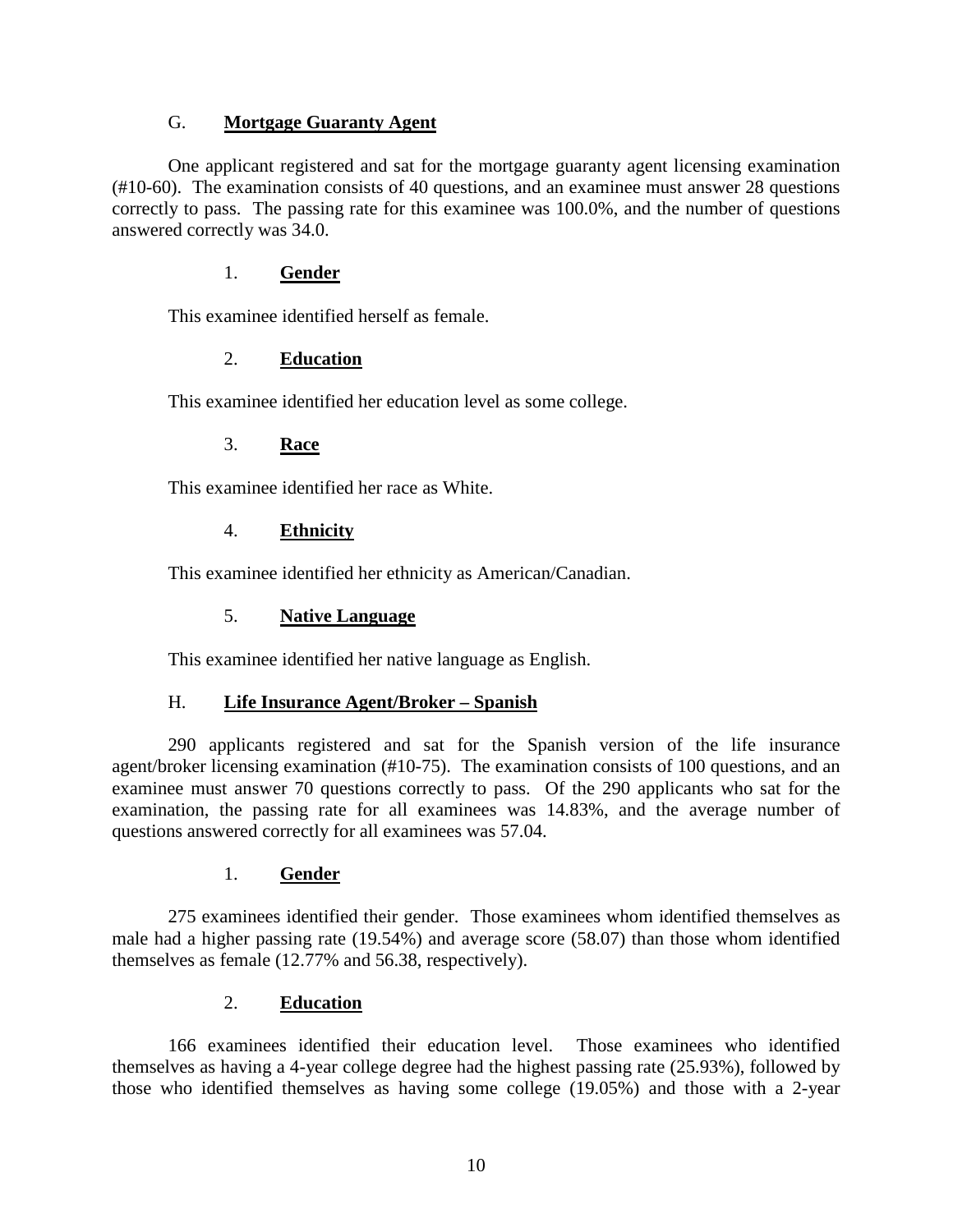college degree (14.29%). Those examinees who identified themselves as having a 4-year college degree had the highest average score (62.56), followed by those who identified themselves as having some college (57.48), and a high school diploma or GED (56.09). Examinees who identified themselves as having a high school diploma or GED had the lowest passing rate (11.11%), while those examinees who identified themselves as having a 2-year college degree had the lowest average score (54.14).

## 3. **Race**

60 examinees identified their race. Those examinees whom identified themselves as two or more races had the highest passing rate (44.44%) followed by those who identified themselves as Asian (20.0%) and White (11.11%). Examinees who identified themselves as two or more races had the highest average score (69.33) followed by those who identified themselves as Asian (62.6) and White (55.93). The examinee who identified himself or herself as Black or African American had the lowest passing rate and average score (0.00% and 36.0, respectively).

## 4. **Ethnicity**

158 examinees identified their ethnicity. Those examinees who identified themselves as American/Canadian had the highest passing rate (50.0%), followed by those identifying themselves as Mexican (20.0%) and Other Hispanic or Latino (14.67%). Examinees who identified themselves as American/Canadian also had the highest average score (65.5), followed by those who identified themselves as Other Hispanic or Latino(57.61) and Puerto Rican (57.0). Those examinees who identified themselves as Puerto Rican had the lowest passing rate (0.00%) and those identified as Mexican the lowest average score (54.0).

## 5. **Native Language**

184 examinees identified their native language. 183 identified their native language as Spanish, 1 as English. The passing rate for the Spanish language examinees was 15.85% and their average score was (57.78). The examinee identifying his or her Native Language as English did not pass the exam and had an average score of (32.0)

## I. **Life, Accident, and Health Insurance Agent/Broker – Spanish**

13 applicants registered and sat for the Spanish version of the life, accident, and health insurance agent/broker licensing examination (#10-77). The examination consists of 150 questions, and an examinee must answer 105 questions correctly to pass. Of the thirteen applicants who sat for the examination, no examinee passed the exam. The average number of questions answered correctly for all examinees was 83.92.

## 1. **Gender**

Thirteen examinees identified their gender. None of these passed the exam. The eight examinees who identified themselves as male had the highest average score (89.75), compared to the five examinees who identified themselves as female (74.6).